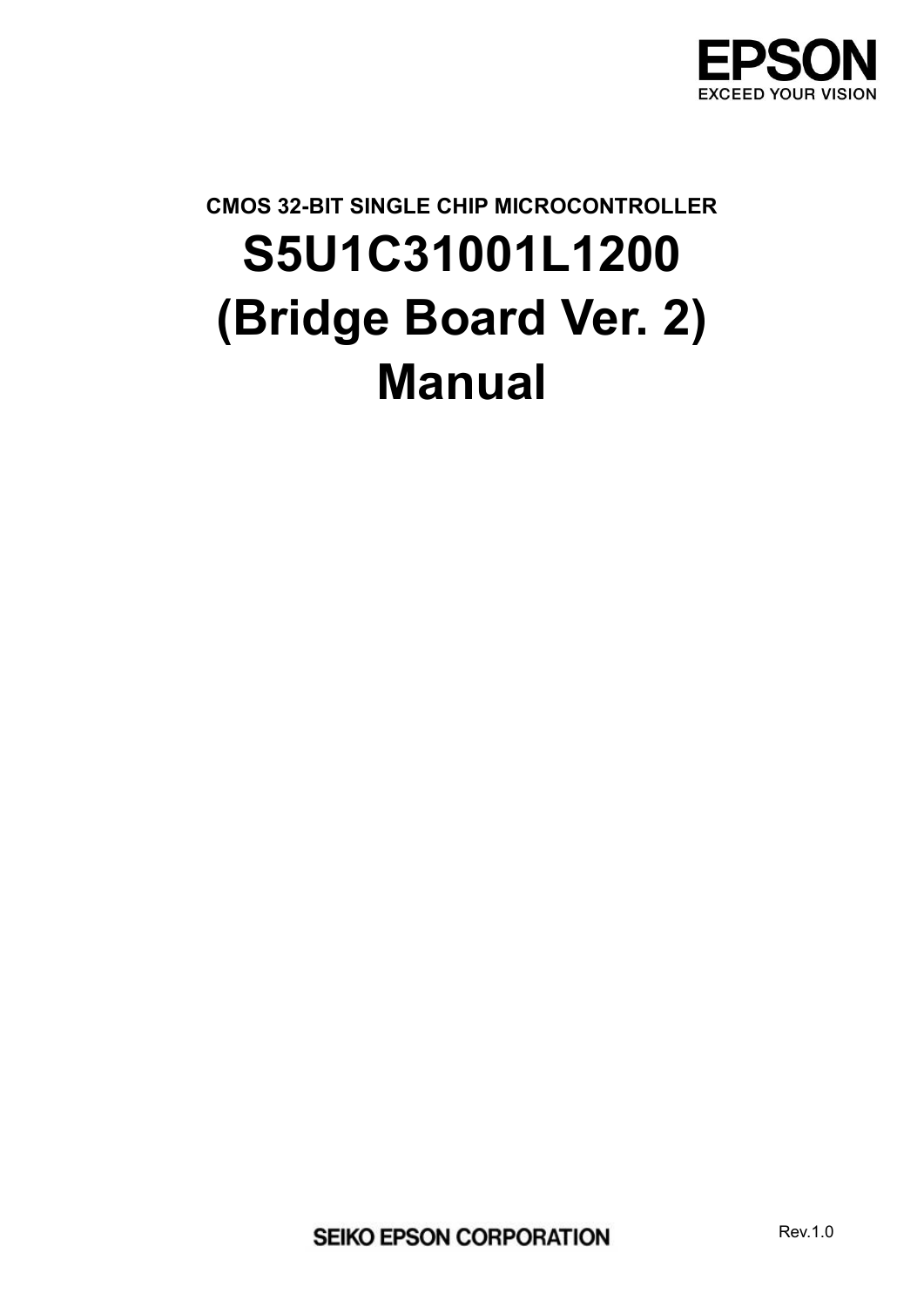## Evaluation board/kit and Development tool important notice

- 1. This evaluation board/kit or development tool is designed for use for engineering evaluation, demonstration, or development purposes only. Do not use it for other purposes. It is not intended to meet the requirements of design for finished products.
- 2. This evaluation board/kit or development tool is intended for use by an electronics engineer and is not a consumer product. The user should use it properly and in a safe manner. Seiko Epson dose not assume any responsibility or liability of any kind of damage and/or fire coursed by the use of it. The user should cease to use it when any abnormal issue occurs even during proper and safe use.
- 3. The part used for this evaluation board/kit or development tool may be changed without any notice.

## **NOTICE**

No part of this material may be reproduced or duplicated in any form or by any means without the written permission of Seiko Epson. Seiko Epson reserves the right to make changes to this material without notice. Seiko Epson does not assume any liability of any kind arising out of any inaccuracies contained in this material or due to its application or use in any product or circuit and, further, there is no representation that this material is applicable to products requiring high level reliability, such as, medical products. Moreover, no license to any intellectual property rights is granted by implication or otherwise, and there is no representation or warranty that anything made in accordance with this material will be free from any patent or copyright infringement of a third party. When exporting the products or technology described in this material, you should comply with the applicable export control laws and regulations and follow the procedures required by such laws and regulations. You are requested not to use, to resell, to export and/or to otherwise dispose of the products (and any technical information furnished, if any) for the development and/or manufacture of weapon of mass destruction or for other military purposes.

All brands or product names mentioned herein are trademarks and/or registered trademarks of their respective companies.

©SEIKO EPSON CORPORATION 2017, All rights reserved.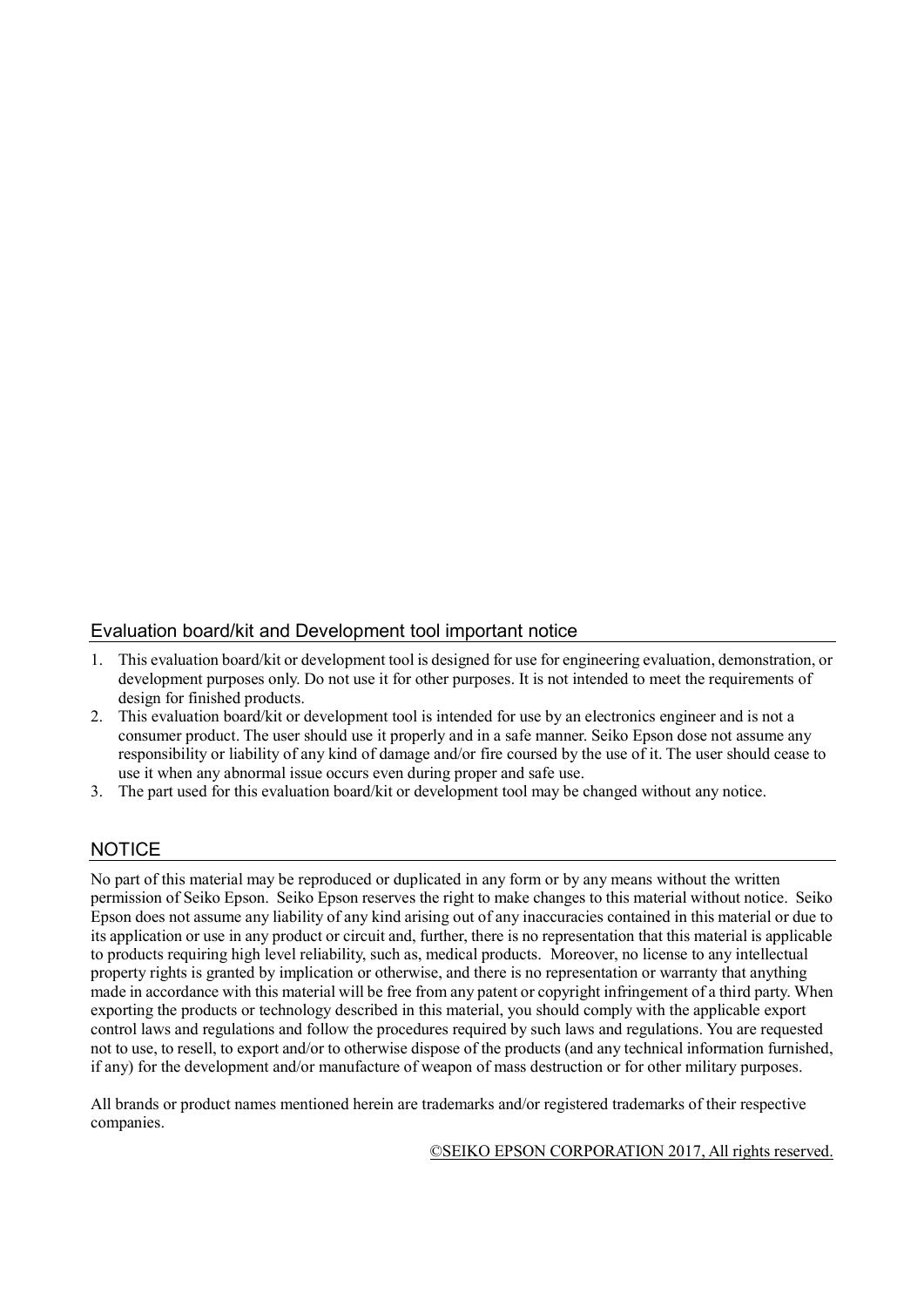# **Table of Contents**

| Appendix 1. Circuit Configuration Example to Eliminate External Power Supply for |  |
|----------------------------------------------------------------------------------|--|
|                                                                                  |  |
|                                                                                  |  |
|                                                                                  |  |
|                                                                                  |  |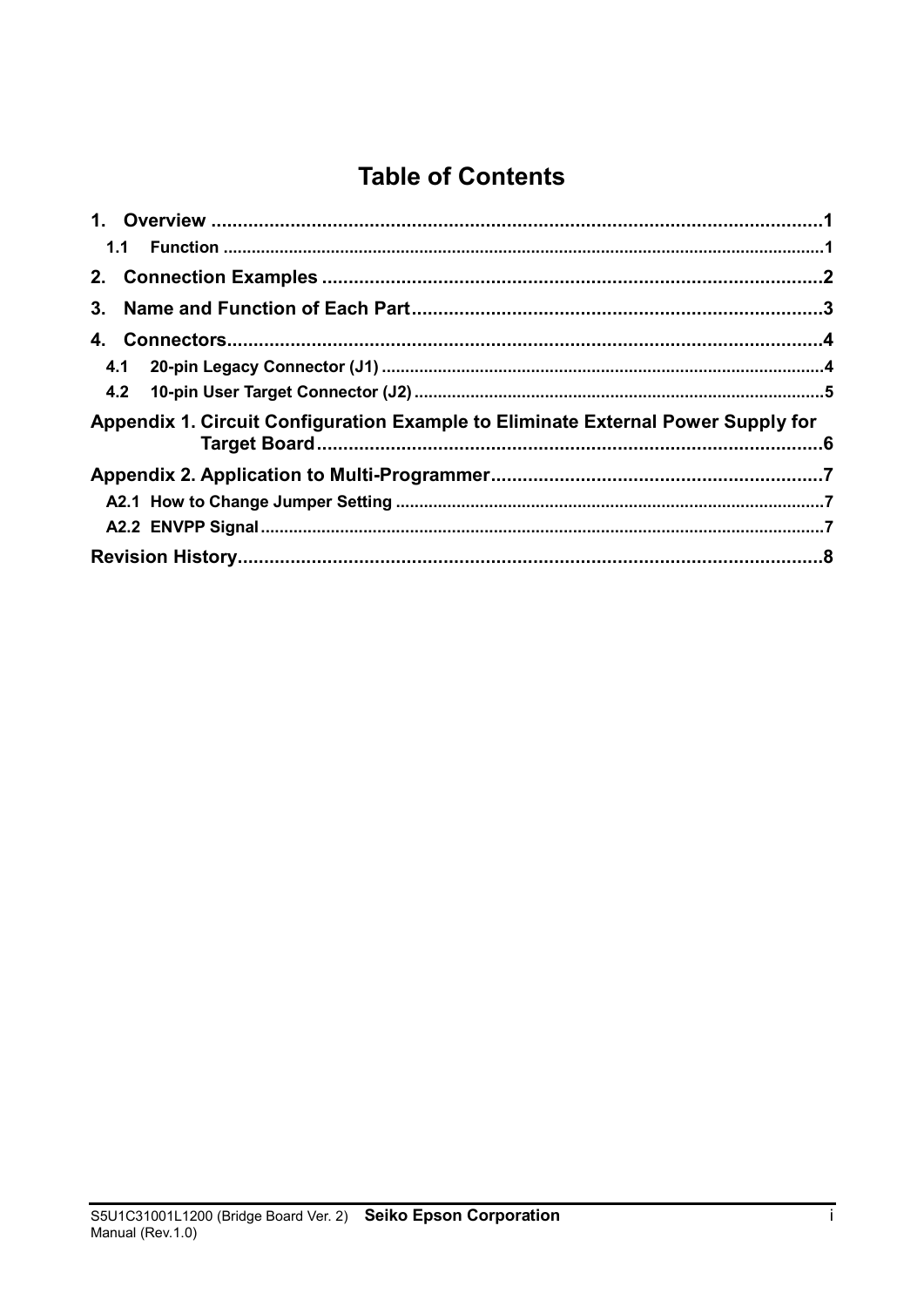## **1. Overview**

The S5U1C31001L1200 (Bridge Board Ver. 2) is an adapter board which is inserted between general-purpose debug probe (e.g. IAR I-jet or SEGGER J-Link) and a target board when debugging an S1C13 Family MCU.

## **1.1 Function**

- Outputs and controls  $V_{PP}$  voltage (+7.5 V).
- Supplies  $+3$  V and  $+5$  V power voltages.
- Passes control and data signals between the debug probe and the target board.

The flash memory embedded in the S1C31 Family MCUs requires a +7.5 V flash programming power supply ( $V_{PP}$ ) for high-speed programming with user program/data. This board generates the  $V_{PP}$  by boosting the 5 V power voltage supplied by the debug probe  $(1)$  and supplies it to the target board. The V<sub>PP</sub> output is controlled using the ENVPP signal output from the S1C31 Family MCU  $(2)$ .

When using the power voltage booster  $(*)$  included in the S1C31 Family MCU, set JP2 on this board to open (OFF) so that V<sub>PP</sub> will not be supplied to the target board from this board.

This board uses the  $+5$  V from the debug probe for the  $+5$  V power output to the target board. The  $+3$  V power for the target board is generated using the step-down regulator on this board from the +5 V. These power voltages should only be used within the maximum allowable current of the debug probe.

- (\*1) Supply +5 V to the external power supply connector J3 (see Figure 3.1) when using a debug probe that has no +5 V supply (e.g. uLink).
- (\*2) This function is required only in debug mode. The ENVPP pin can be used for the original functions, however, make sure that this does not affect the external circuits.

It is not necessary to use this board when using the MCU's power voltage booster.

(\*3) For more information, refer to the technical manual for the S1C31 Family MCU model to be used.



Figure 1.1 S5U1C31001L1200 (Bridge Board Ver. 2) External View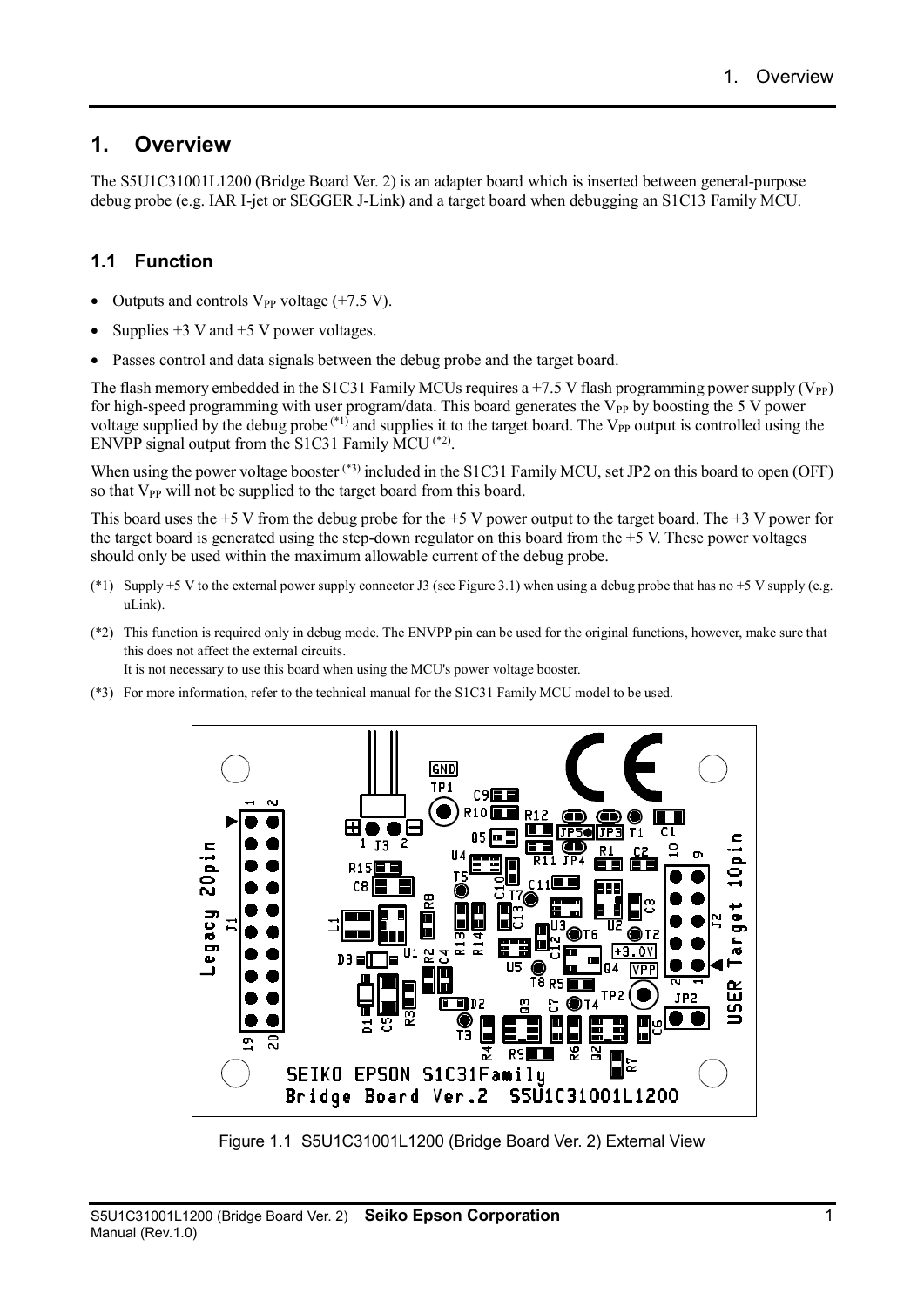# **2. Connection Examples**

When J-Link is used



Figure 2.1 Connection Diagram when J-Link is Used

When I-jet is used

Connect the I-jet to the 20-pin legacy connector on the S5U1C31001L1200 (Bridge Board Ver. 2) using the pitch conversion adapter (ARM-20) that comes with the I-jet.



Figure 2.2 Connection Diagram when I-jet is Used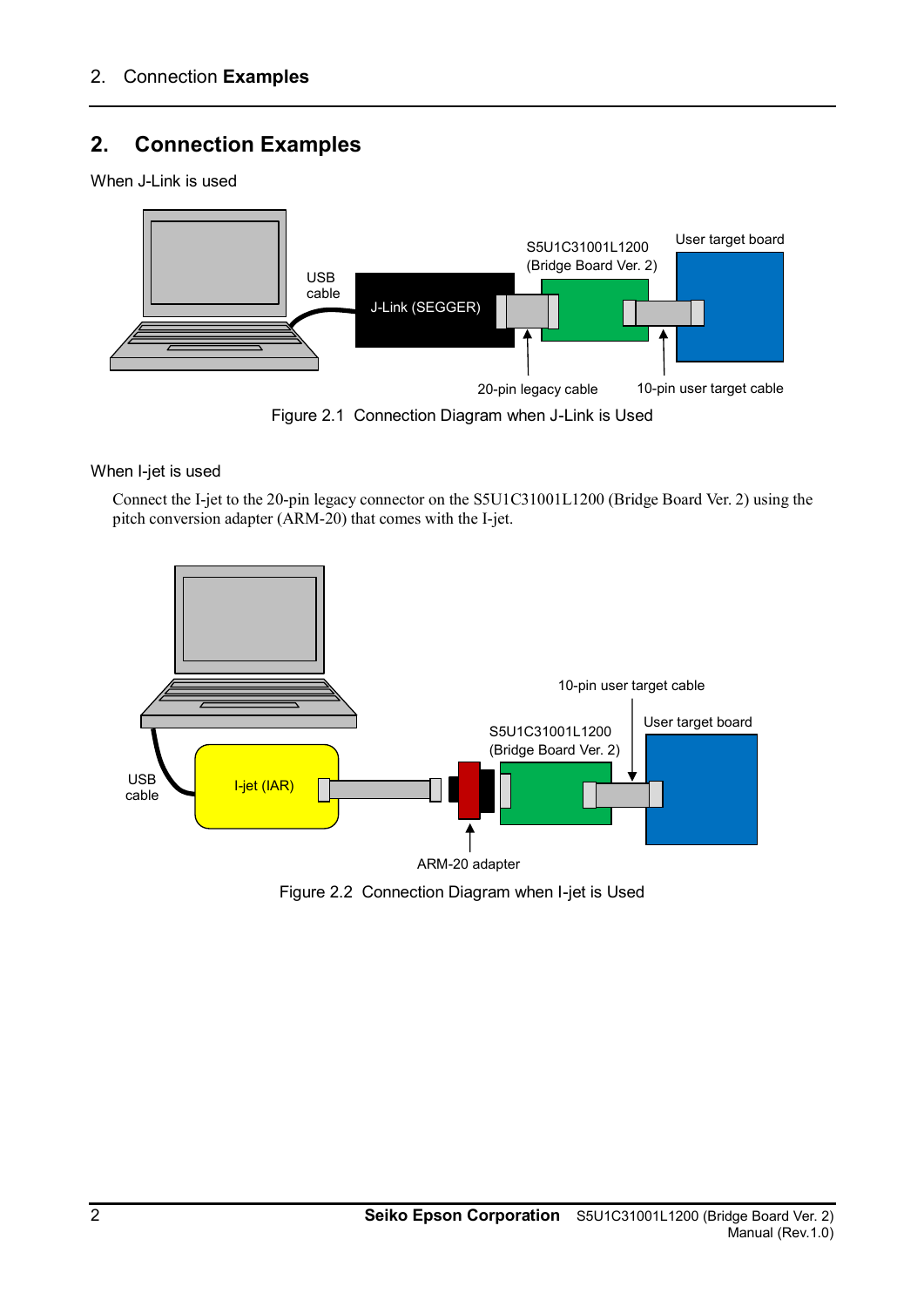#### ② **GND**  $\mathbb O$ TP<sub>1</sub> C9巨目 ⑥ ④ $\bullet$ R10**11 R12**  $\blacksquare$  $^\circledR$ H ŀ  $\Box$ **IF50** JP3 Ŀ.  $\overline{c_1}$ 05  $1$   $13$   $5$ Legacy 20pin R1  $\sigma$ R  $R15$ ⑤ CЯ −<br>⊕ Ĕ П R13<br>R14 능 u 1 62 금  $D3 = \Box$ **VPP** П  $\overline{18}$  RS  $\overline{1}$ កា TP<sub>2</sub> 95<br>G JP2  $\blacksquare$  $F$   $D2$ m T R3 š ¥ H  $^\circledR$  $\frac{4}{\epsilon}$ Ρć R9 Ğ E ıп ځ SEIKO EPSON S1C31Family Bridge Board Ver.2 S5U1C31001L1200

## **3. Name and Function of Each Part**

Figure 3.1 Parts Layout Diagram

| Table 3.1 Name and Setting of Each Part |  |  |
|-----------------------------------------|--|--|
|                                         |  |  |

| <b>No</b> | <b>Symbol</b>          | <b>Function name</b>                                              | <b>Setting for debugging</b>                                                                                                           |
|-----------|------------------------|-------------------------------------------------------------------|----------------------------------------------------------------------------------------------------------------------------------------|
| 1         | J1 (Legacy 20pin)      | Debug probe connector                                             | Connect with a debug probe.                                                                                                            |
| 2         | J3                     | External power supply connector<br>$(DC + 5.0 V ± 10%)$           | Unused.<br>However, supply $+5$ V to this connector if a<br>debug probe that has no power supply is used.                              |
| 3         | J2 (USER Target 10pin) | User target board connector                                       | Connect with a target board.                                                                                                           |
| 4         | JP3                    | V <sub>PP</sub> control selection jumper for<br>multi-programming | Short (default)                                                                                                                        |
| 5         | JP4                    | V <sub>PP</sub> control (ENVPP) selection<br>jumper for debugging | Short (default)                                                                                                                        |
| 6         | JP <sub>5</sub>        | V <sub>PP</sub> control selection jumper for<br>multi-programming | Open (default)                                                                                                                         |
| 7         | JP <sub>2</sub>        | V <sub>PP</sub> output ON/OFF jumper                              | Set to ON (Short) to supply V <sub>PP</sub> to the target<br>board. Set to OFF (Open) when the MCU's<br>power voltage booster is used. |

\* The jumpers are set as shown in the "Setting for debugging" column at factory shipment.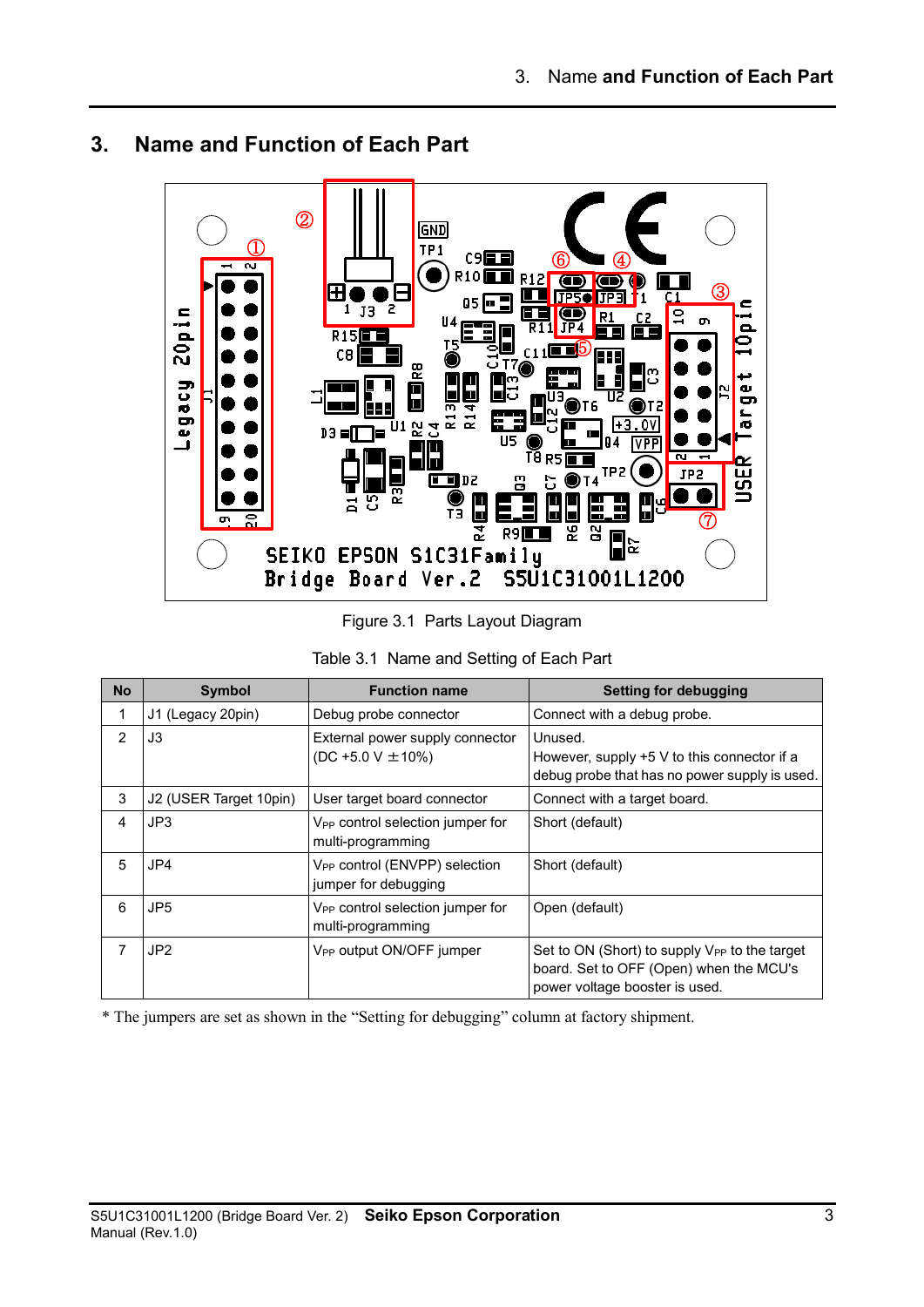## **4. Connectors**

## **4.1 20-pin Legacy Connector (J1)**

Table 4.1 20-pin Legacy Connector (J1) Pin Assignment Table

| <b>No</b>      | <b>Name</b>              | I/O                      | <b>Description</b>                  |
|----------------|--------------------------|--------------------------|-------------------------------------|
| 1              | VTref                    | $\mathsf O$              | Reference voltage of the target MCU |
| $\overline{2}$ | —                        |                          | N.C.                                |
| 3              | —                        |                          | N.C                                 |
| 4              | <b>GND</b>               | P                        | <b>GND</b>                          |
| 5              |                          |                          | N.C.                                |
| 6              | <b>GND</b>               | P                        | <b>GND</b>                          |
| $\overline{7}$ | <b>SWDIO</b>             | I/O                      | Serial wire data input/output       |
| 8              | <b>GND</b>               | $\mathsf{P}$             | <b>GND</b>                          |
| 9              | <b>SWDCLK</b>            | T                        | Serial wire clock input             |
| 10             | <b>GND</b>               | P                        | <b>GND</b>                          |
| 11             | $\overline{\phantom{0}}$ | $\overline{\phantom{0}}$ | N.C.                                |
| 12             | <b>GND</b>               | P                        | <b>GND</b>                          |
| 13             | $\overline{\phantom{0}}$ | $\overline{\phantom{0}}$ | N.C.                                |
| 14             | <b>GND</b>               | P                        | <b>GND</b>                          |
| 15             | nRESET                   |                          | Target MCU reset                    |
| 16             | <b>GND</b>               | P                        | <b>GND</b>                          |
| 17             | -                        | $\overline{\phantom{0}}$ | N.C.                                |
| 18             | <b>GND</b>               | P                        | <b>GND</b>                          |
| 19             | $+5V$                    | P(I)                     | DC +5 V input                       |
| 20             | <b>GND</b>               | P                        | <b>GND</b>                          |



Figure 4.1 20-pin Legacy Connector (J1) Pin Assignment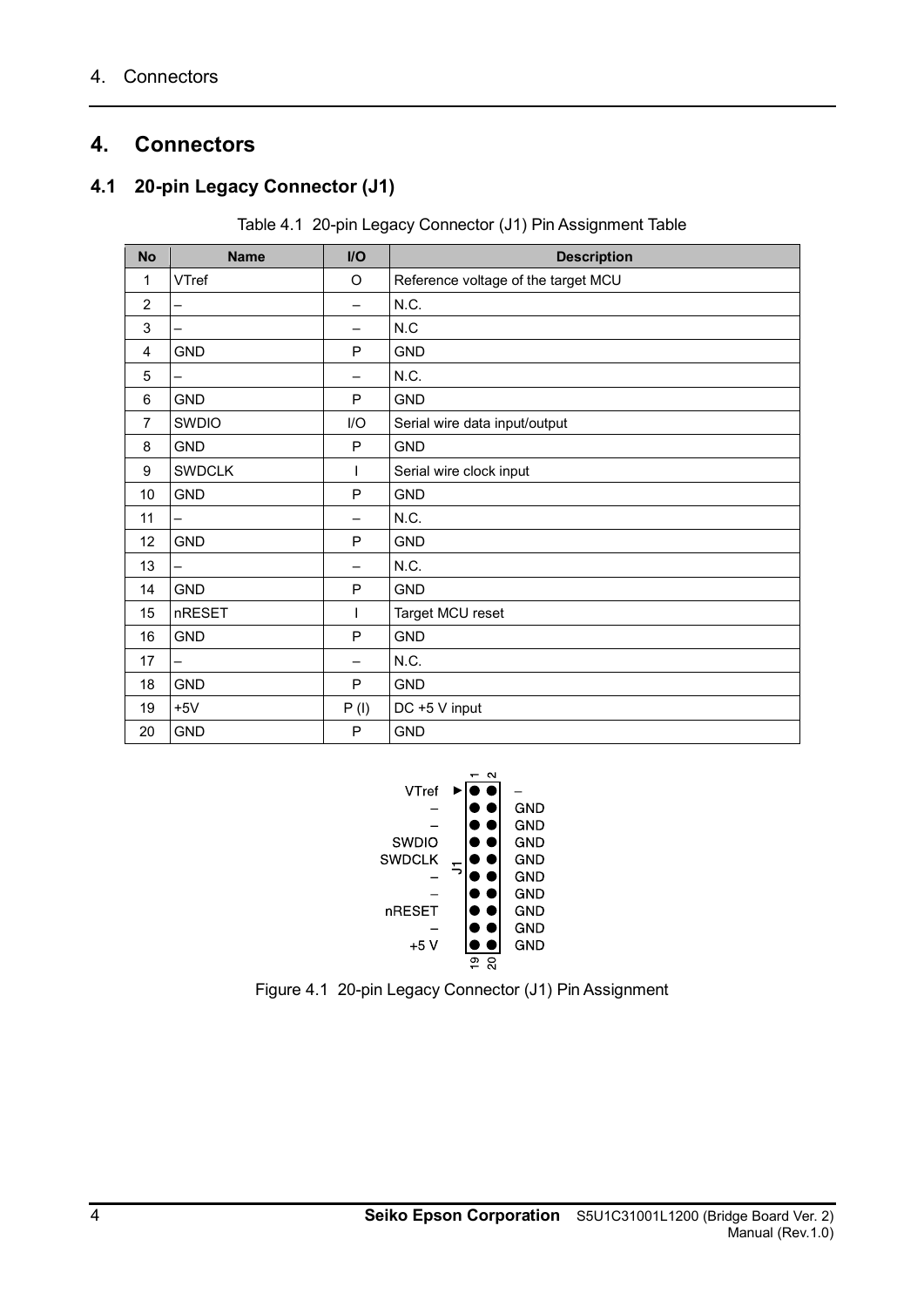## **4.2 10-pin User Target Connector (J2)**

|  | Table 4.2 10-pin User Target Connector (J2) Pin Assignment Table |  |  |
|--|------------------------------------------------------------------|--|--|
|  |                                                                  |  |  |

| <b>No</b> | <b>Name</b>           | $U$  | <b>Description</b>                     |
|-----------|-----------------------|------|----------------------------------------|
|           | <b>SWDCLK</b>         | O    | Serial wire clock output               |
| 2         | <b>GND</b>            | P    | <b>GND</b>                             |
| 3         | <b>SWDIO</b>          | I/O  | Serial wire data input/output          |
| 4         | $+3V$                 | P(0) | DC +3 V power voltage output           |
| 5         | V <sub>PP</sub>       | P(0) | Flash programming power voltage output |
| 6         | <b>GND</b>            | P    | <b>GND</b>                             |
| 7         | nRESET                | O    | Target MCU reset                       |
| 8         | VTref                 |      | Reference voltage of the target MCU    |
| 9         | <b>V<sub>cc</sub></b> | P(0) | DC +5 V power voltage output           |
| 10        | <b>ENVPP</b>          |      | V <sub>PP</sub> control signal input   |



Figure 4.2 10-pin User Target Connector (J2) Pin Assignment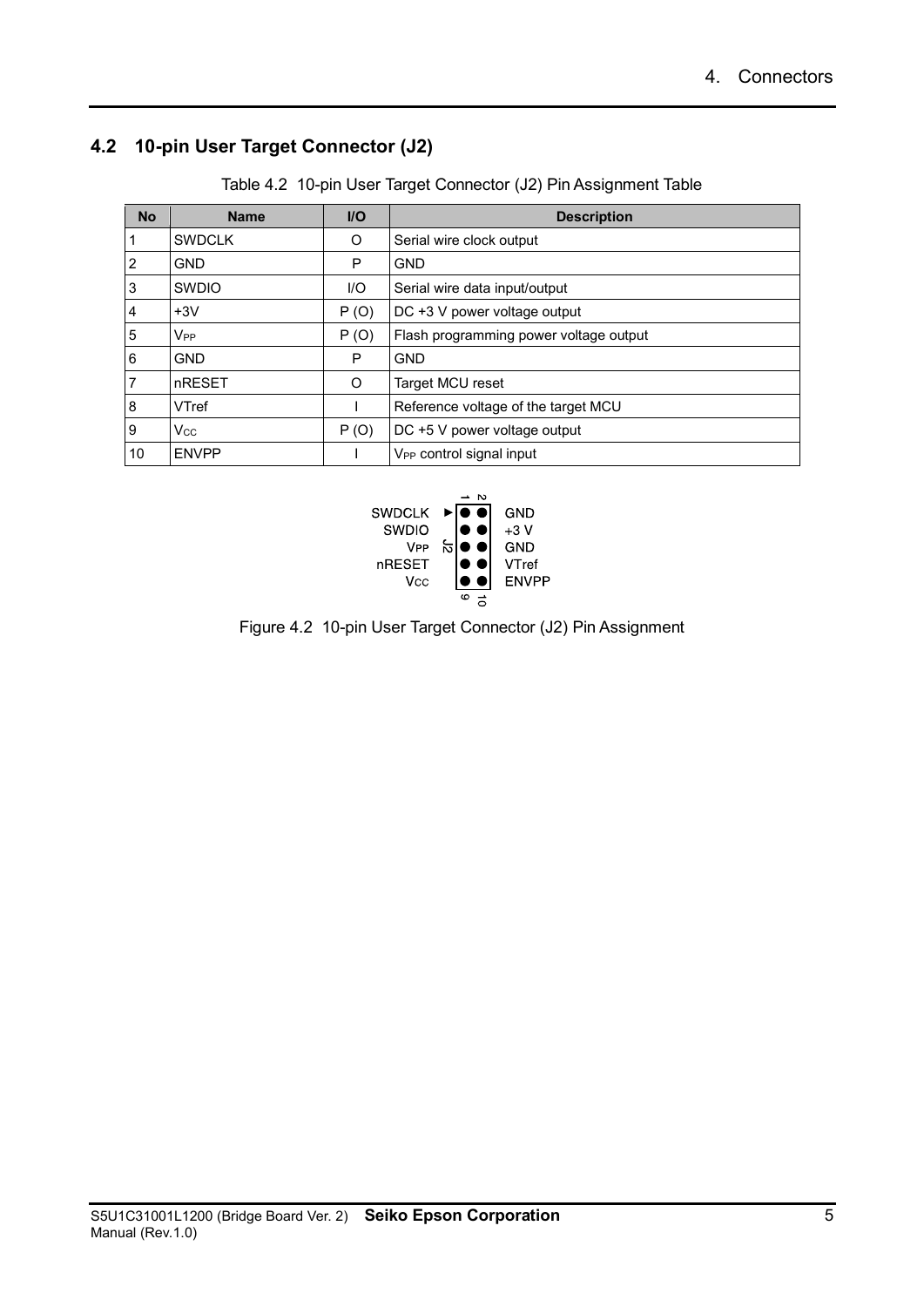## **Appendix 1. Circuit Configuration Example to Eliminate External Power Supply for Target Board**

The S5U1C31001L1200 (Bridge Board Ver. 2) can supply +5 V and +3 V fixed power only to the target board. If the target board requires another voltage to operate, it must be externally supplied to the target board.

You can make a debugging environment without an external power supply by mounting a voltage regulator, which is driven with +5 V from the S5U1C31001L1200 (Bridge Board Ver. 2), on the target board (See Figure A1.1).

When connecting a reset circuit that uses a push switch on the target board to the #RESET pin of the S1C31 Family MCU, it should be designed so that no conflict will occur between the reset signal on the target board and the nRESET signal of the debug probe.



Figure A1.1 Circuit Configuration Example to Eliminate External Power Supply for Target Board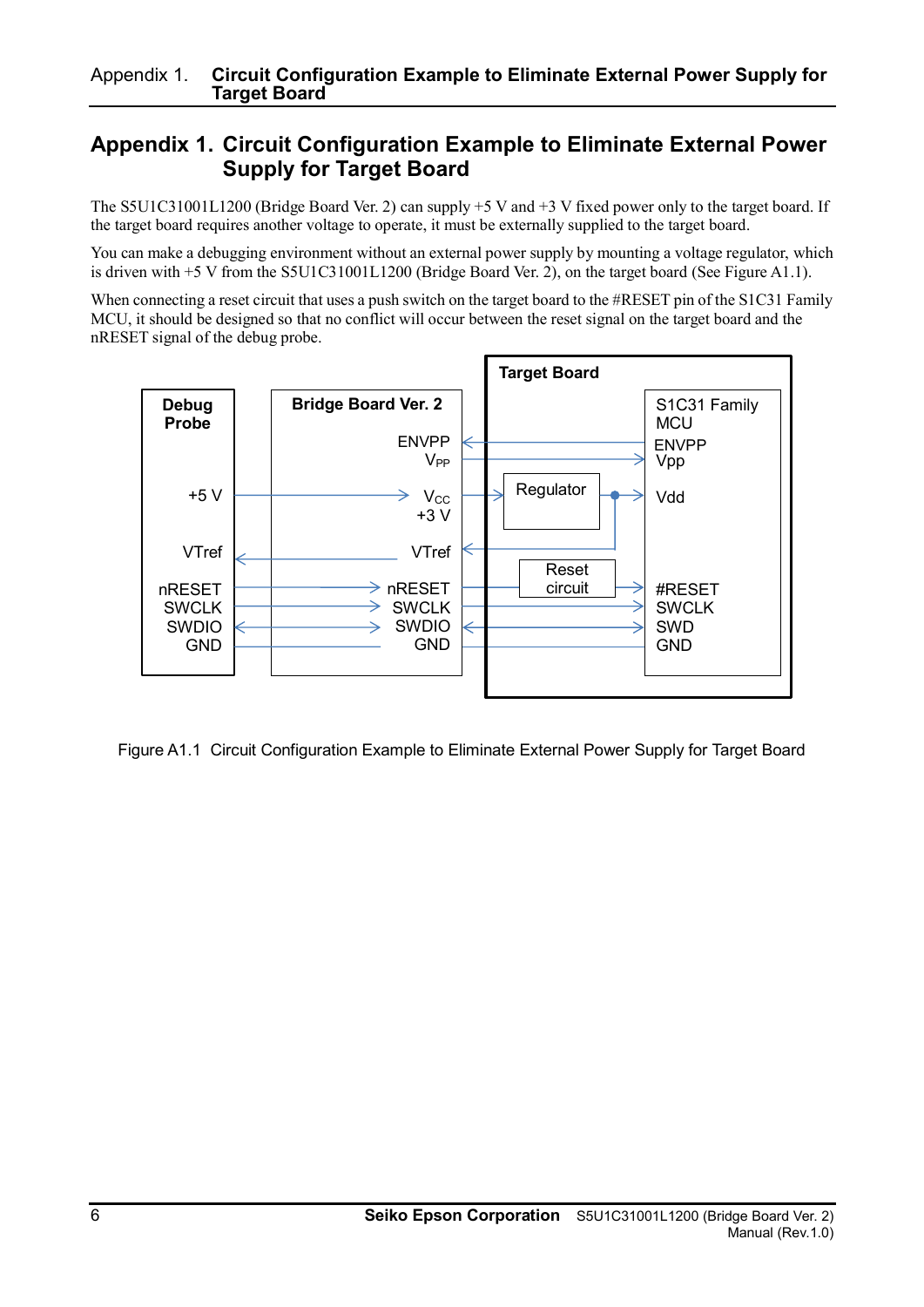## **Appendix 2. Application to Multi-Programmer**

The S5U1C31001L1200 (Bridge Board Ver. 2) allows multi-programming (\*1) using a J-Link. Multi-programming uses the +5 V power output of the J-Link as the V<sub>PP</sub> ON/OFF control signal. This does not allow use of the +5 V as the power source of this board. Therefore, multi-programming requires an external power supply (DC +5 V) to drive this board and to change the jumper settings on this board.

When performing multi-programming using the MCU's power voltage booster, this board is not required.

(\*1) The flash memories of more than one S1C31 Family MCU can be programmed simultaneously using a J-Link and the J-Flash flash programming software that comes with the J-Link. For more information, refer to "Multi-Programming Application Notes."

| No. | Symbol                 | <b>Function name</b>                                              | <b>Setting for multi-programming</b>                                |
|-----|------------------------|-------------------------------------------------------------------|---------------------------------------------------------------------|
| 1   | J1 (Legacy 20pin)      | Debug probe connector                                             | Connect with J-Link.                                                |
| 2   | J3                     | External power supply connector<br>$(DC + 5.0 V ± 10%)$           | Supply +5 V to this connector from<br>an external power supply.     |
| 3   | J2 (USER Target 10pin) | User target connector                                             | Connect with a target board.                                        |
| 4   | JP3                    | V <sub>PP</sub> control selection jumper for<br>multi-programming | Open (pattern cut)                                                  |
| 5   | JP4                    | V <sub>PP</sub> control (ENVPP) selection jumper<br>for debugging | Open (pattern cut)                                                  |
| 6   | JP <sub>5</sub>        | V <sub>PP</sub> control selection jumper for<br>multi-programming | Short (with soldering)                                              |
| 7   | JP <sub>2</sub>        | V <sub>PP</sub> output ON/OFF jumper                              | Set to ON (Short) to supply V <sub>PP</sub> to<br>the target board. |

|  | Table A2.1 Settings for Multi-Programming |
|--|-------------------------------------------|
|  |                                           |

## **A2.1 How to Change Jumper Setting**

[When the JP3, JP4, and JP5 are used for the first time]

To set JP3 and JP4 to Open, cut the center of their shorted pad patterns. To short JP5, solder the separated short pads.



Pattern cut (JP3, JP4)



## **A2.2 ENVPP Signal**

Multi-programming does not require the ENVPP signal. Therefore, it is not necessary to connect the ENVPP signal of the target board to this board. This board is not affected even if the ENVPP signal is connected.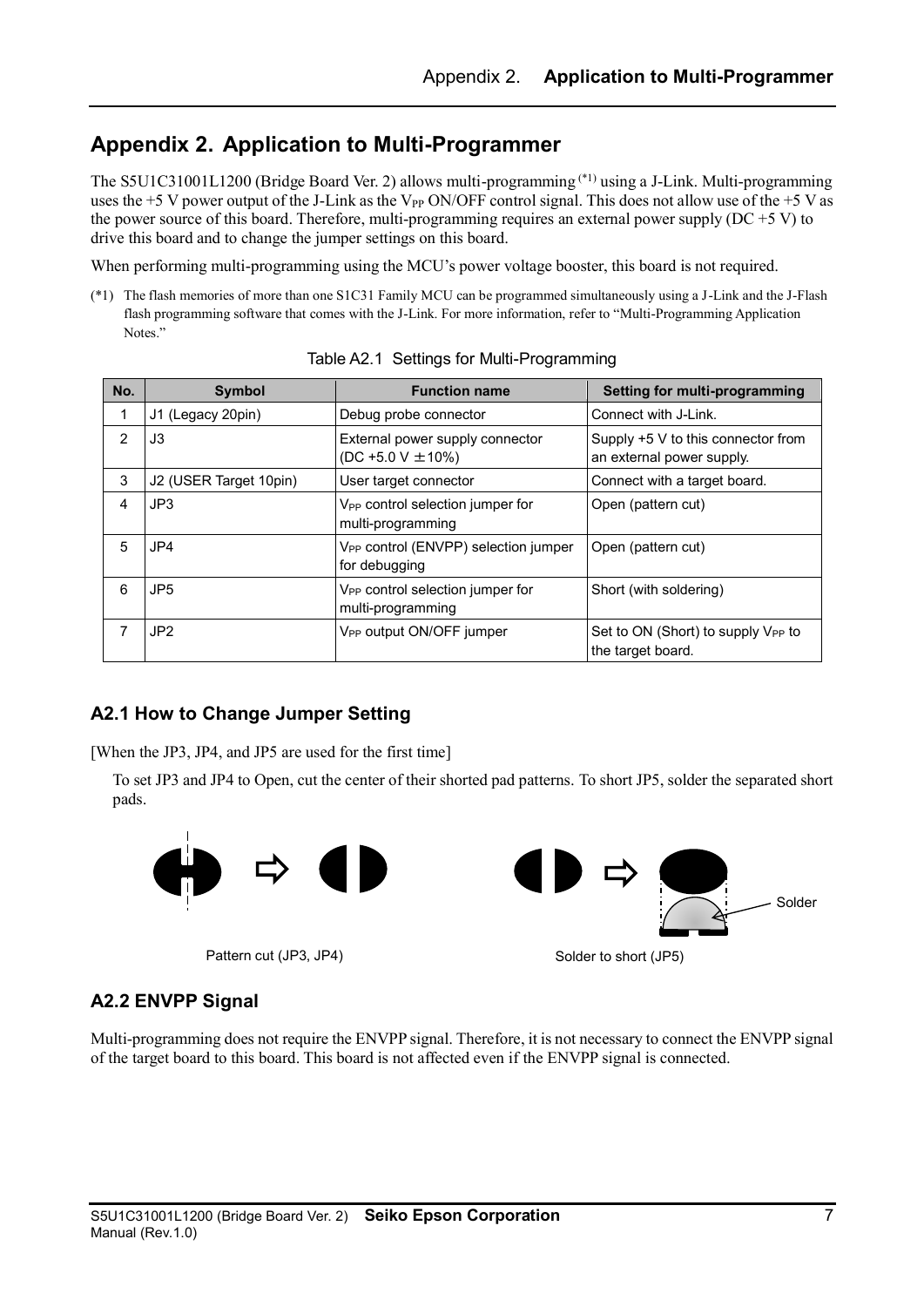# **Revision History**

|                |            |      |          | Attachment-1      |
|----------------|------------|------|----------|-------------------|
| Rev. No.       | Date       | Page | Category | <b>Contents</b>   |
| <b>Rev 1.0</b> | 2017/07/25 | All  | New      | New establishment |
|                |            |      |          |                   |
|                |            |      |          |                   |
|                |            |      |          |                   |
|                |            |      |          |                   |
|                |            |      |          |                   |
|                |            |      |          |                   |
|                |            |      |          |                   |
|                |            |      |          |                   |
|                |            |      |          |                   |
|                |            |      |          |                   |
|                |            |      |          |                   |
|                |            |      |          |                   |
|                |            |      |          |                   |
|                |            |      |          |                   |
|                |            |      |          |                   |
|                |            |      |          |                   |
|                |            |      |          |                   |
|                |            |      |          |                   |
|                |            |      |          |                   |
|                |            |      |          |                   |
|                |            |      |          |                   |
|                |            |      |          |                   |
|                |            |      |          |                   |
|                |            |      |          |                   |
|                |            |      |          |                   |
|                |            |      |          |                   |
|                |            |      |          |                   |
|                |            |      |          |                   |
|                |            |      |          |                   |
|                |            |      |          |                   |
|                |            |      |          |                   |
|                |            |      |          |                   |
|                |            |      |          |                   |
|                |            |      |          |                   |
|                |            |      |          |                   |
|                |            |      |          |                   |
|                |            |      |          |                   |
|                |            |      |          |                   |